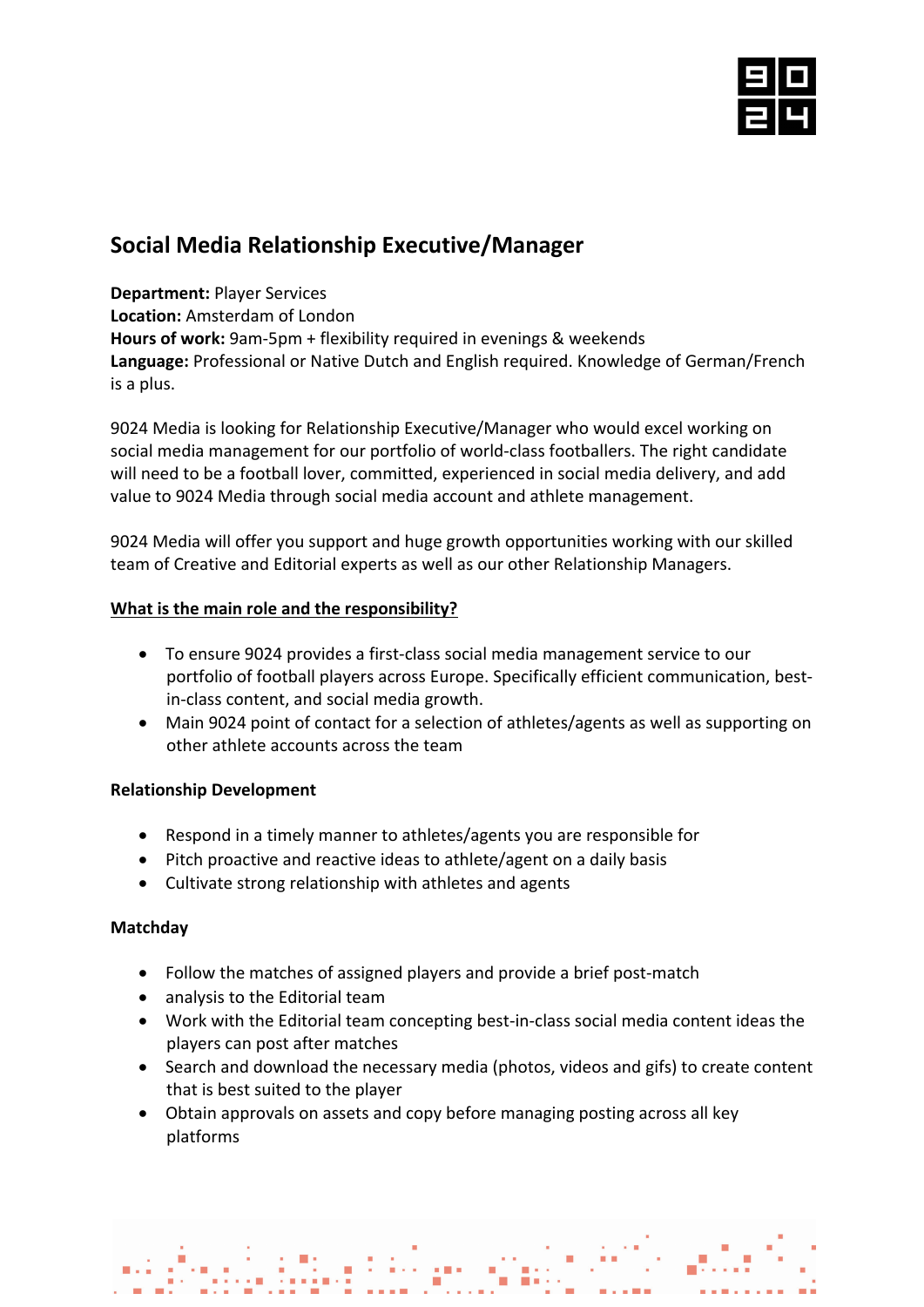

#### **Platform management**

- On a daily basis use initiative to find fan engagement opportunities for our players to interact with. Deliver suggestions to wider team on how best to engage with the fans on social media
- Suggest content ideas that suit the player's strategy and are optimised for each of their social channels, alongside the Editorial team where necessary
- Research platforms each day for trending topics that our players can react to if it is aligned to their positioning

## **Copywriting**

- Support the Editorial team to ensure copy suggestions are in-line with the player's strategy and brand plan
- Ensure all relevant player and club hashtags are known and suggest using them when necessary

## **Player content planning and analysis**

- Attend brainstorms with the Editorial team and Relationship Managers
- Support the Editorial team to populate monthly calendars for each of the players to help the forward-planning of the creative team for key and relevant events
- Ensure briefs are created for the Editorial and Creative team in a timely manner
- Provide weekly and monthly player data reports to ensure we are always moving the needle of their social objectives

#### **Skills and Knowledge**

- Fluent English and Dutch speaking required. Additionally: German/French knowledge would be a plus
- Experience in working on social media accounts. Preferably in sport/football
- Excellent written and oral communication skills
- A proactive and "always on" mentality
- Collaborative personality that works well in a team
- Creative problem solver
- Strong knowledge of European football